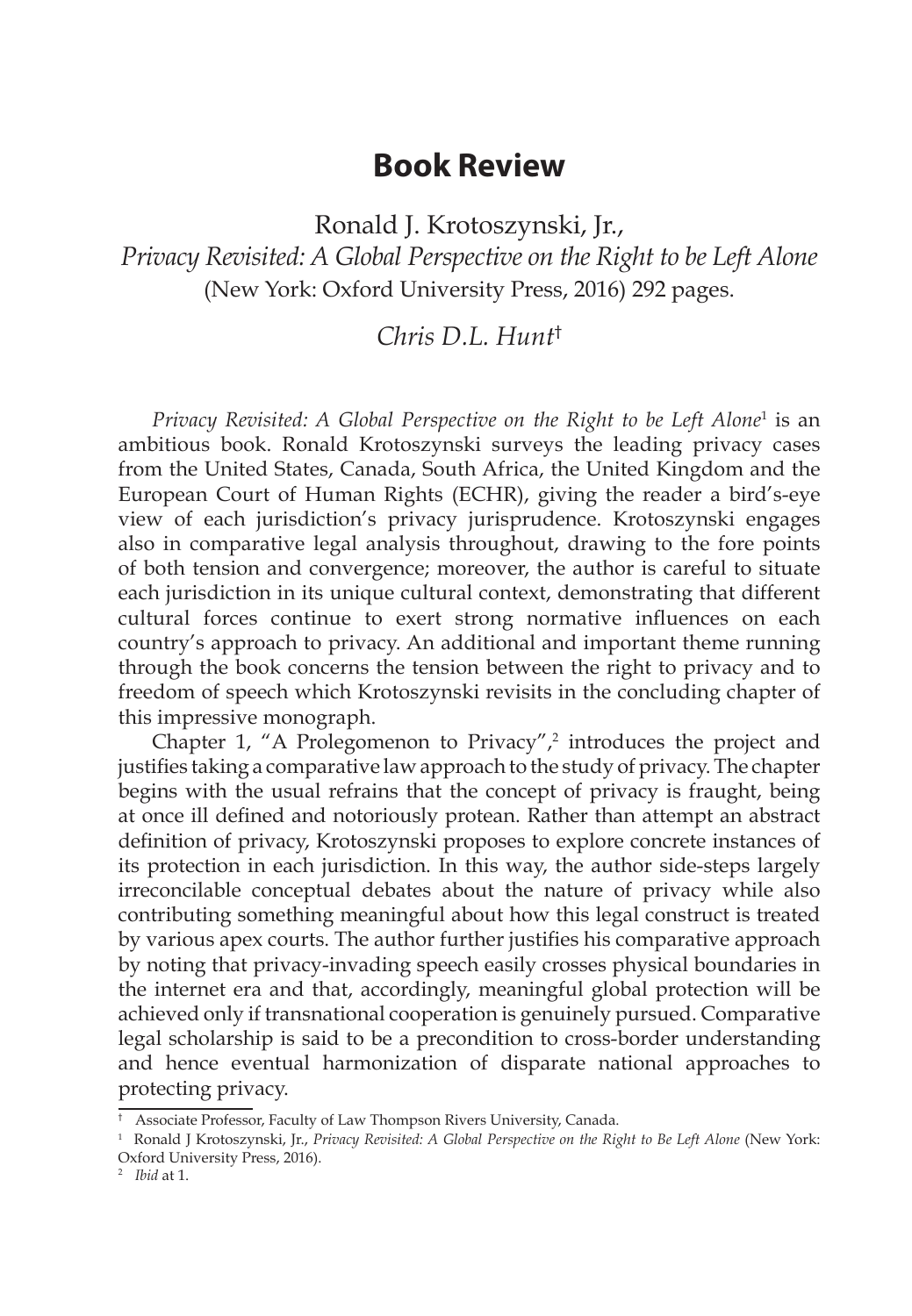Chapter 2, "The Polysemy of Privacy", sets out to explore the "many faces and facets of the right to privacy"<sup>3</sup> in the United States. A primary focus of this chapter is on the extremely limited rights individuals to prevent the disclosure of their personal information. There are a variety of reasons for this which the author explains in detail. Unlike the other jurisdictions surveyed in this book, the United States does not have comprehensive data protection legislation.<sup>4</sup> As such, individuals seeking to prevent disclosure must rely on the law of torts. And here, the US Supreme Court's robust First Amendment<sup>5</sup> jurisprudence imposes a "substantial" obstacle to would-be plaintiffs by "consistently elevating the protection of free speech over privacy interests".6 To take a particularly outrageous example, consider *Snyder v Phelps*<sup>7</sup> in which the defendants, a group of radical Baptists who believed God was blaming the United States for tolerating immoral behavior, picketed the funeral of an American serviceman killed in Iraq, brandishing signs with slogans such as "God Hates Fags" and "Thank God for Dead Soldiers".<sup>8</sup> The Supreme Court held that such speech was immunized from tort liability by the First Amendment where it related to a matter of public concern. And public concern was established simply because the defendants' signs reflected their "honestly believed"<sup>9</sup> views on public issues.

Drawing on this, and other leading defamation cases,<sup>10</sup> Krotoszynski makes a compelling case that in the United States there is "little, if any"<sup>11</sup> breathing room for privacy torts to prevent the public disclosure of personal information. Krotoszynski contrasts this approach with those taken in England and by the European Court of Human Rights. In those jurisdictions, the outcome of a case like *Snyder* would be very different, as courts balance the rights to privacy and speech on a case by case basis—giving neither *a priori* priority. As explained below, where speech does not advance a genuine public interest, objectively assessed, and where it is particularly intrusive, the balance will tip in favour of protecting privacy.<sup>12</sup>

Krotoszynski concludes this chapter with interesting cultural reflections that he argues account for the free speech fundamentalism seen in the United States. Drawing on the work of other prominent free-speech theorists, Krotoszynski argues that Americans have a pervasive, historical distrust of

<sup>11</sup> Krotoszynski, *supra* note 1 at 27, 29.

<sup>3</sup> *Ibid* at 15.

<sup>4</sup> See *ibid* at 22–23.

<sup>5</sup> US Const amend I.

<sup>6</sup> Krotoszynski, *supra* note 1 at 17.

<sup>7</sup> *Snyder v Phelps*, 562 US 443 (2011).

<sup>8</sup> Krotoszynski, *supra* note 1 at 26.

<sup>9</sup> *Ibid* at 27.

<sup>10</sup> *New York Times Co v Sullivan*, 376 US 254 (1964); *Hustler Magazine Inc v Falwell*, 485 US 46 (1988).

<sup>12</sup> *Ibid* at 28–29; and see especially *Campbell v MGN Ltd*, [2004] UKHL 22, [2004] 2 AC 457; *Von Hannover v Germany* [2004] ECHR 294, 40 EHRR 1.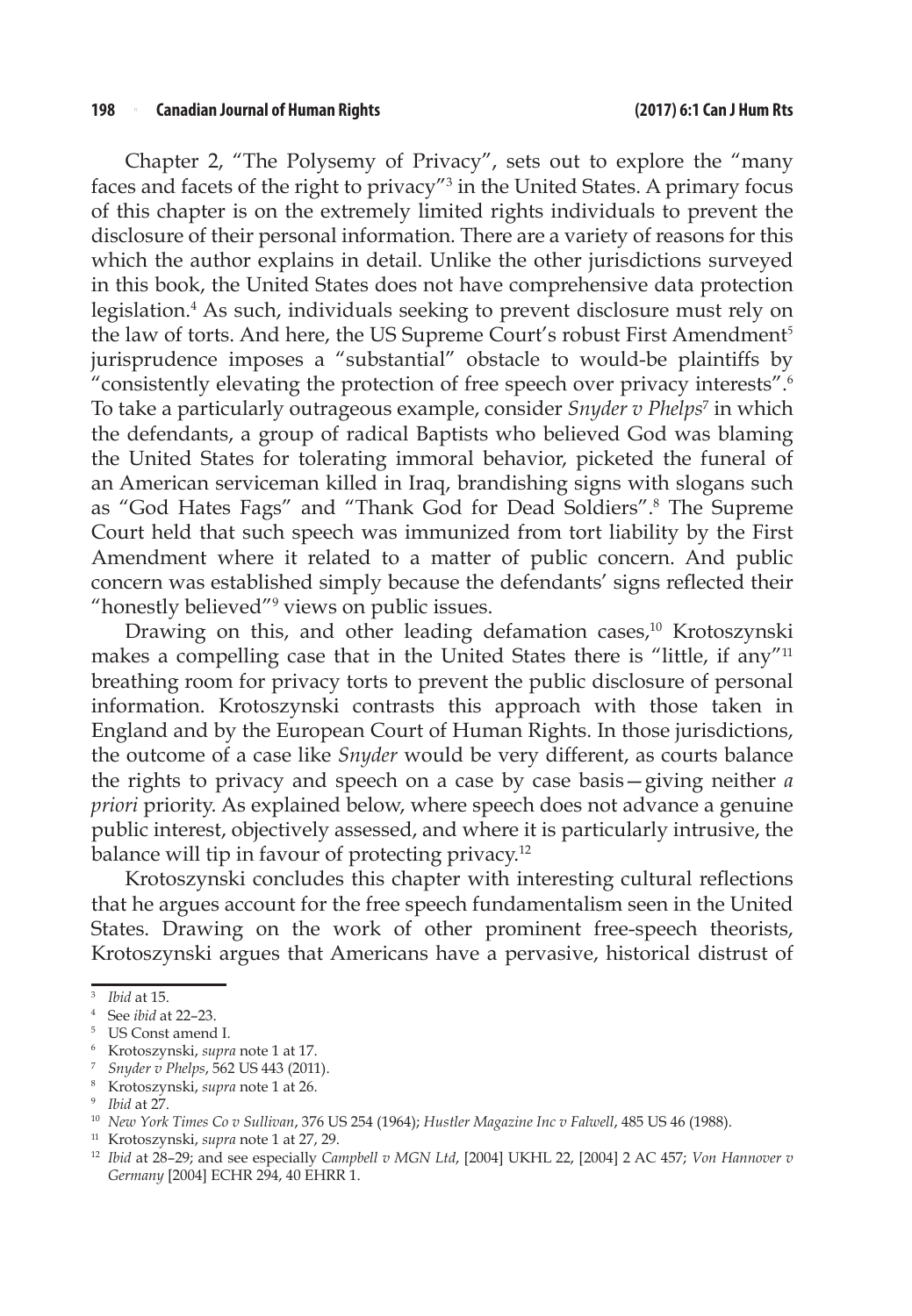government power. Accordingly, courts approach the First Amendment as a "prophylactic rule" that prevents almost all limits on free speech for fear that restricting any speech could open the door to government censorship and ultimately undermine the project of democratic self-government.<sup>13</sup> The net effect of this approach, the author concludes, is that in the United States privacy is largely sacrificed on the altar of free speech, and the cost of outrageous speech "must be borne by those against whom it is directed."14

Chapter 3, "Taming a Notoriously Protean Legal Concept with a Coherent and Purposive approach"15, concerns the law in Canada, which Krotoszynski regards as a halfway house between the limited rights to privacy in the United States and the much more robust protections found in Europe.16 After introducing the structure of the *Canadian Charter of Rights and Freedoms*<sup>17</sup>, the author examines recent Supreme Court decisions applying sections 7 and 8 of the same. His discussion of the section 7 jurisprudence, which includes *R v Morgentaler*18 (abortion), *Carter v Canada*19 (physician assisted suicide), *PHS Community Services Society v Canada (AG)*20 (safe injection sites) and *Bedford v Canada (AG)*21 (criminalizing prostitution), while interesting, takes his project somewhat out of scope, for none of these cases engaged substantively with privacy *per se* (instead concentrating on liberty and security of the person); nor do they have anything to say about the relationship between privacy and free speech, which the author identifies as a major theme of this monograph. Additionally, the failure to discuss analogous American cases in the previous chapter tends to limit the comparative value of these cases. Krotoszynski's analysis of several recent section 8 cases, including *Morelli*22 (search of personal computer), *R v Cole*<sup>23</sup> (police search of a teacher's school-owned computer) and *R v Spencer*24 (internet service provider's cooperation with police to de-anonymize customer information) is more beneficial. These cases each engage at length with the framework of the reasonable expectation of privacy (REP) test deployed by the Supreme Court and also elucidate the values of dignity and autonomy that underpin the right to privacy. Krotoszynski is especially flattering of the Supreme Court's consistent view that the REP test be approached from a normative, values-driven perspective, and that it

<sup>13</sup> Krotoszynski, *supra* note 1 at 33–35.

<sup>&</sup>lt;sup>14</sup> *Ibid* at 28, and see 29-37, contrasting this approach with that followed in Europe.

<sup>15</sup> *Ibid* at 39.

<sup>16</sup> *Ibid* at 59.

<sup>17</sup> *Canadian Charter of Rights and Freedoms*, Part I of the *Constitution Act, 1982* being Schedule B to the *Canada Act, 1982* (UK), 1982, c 11.

<sup>18</sup> *R v Morgentaler*, [1988] 1 SCR 30, 44 DLR (4th) 385.

<sup>19</sup> *Carter v Canada (AG)*, 2015 SCC 5, [2015] 1 SCR 331.

<sup>20</sup> *PHS Community Services Society v Canada (AG)*, 2011 SCC 44, [2011] 3 SCR 134.

<sup>21</sup> *Bedford v Canada (AG)*, 2013 SCC 72, [2013] 3 SCR 1101.

<sup>22</sup> *R v Morelli*, 2010 SCC 8, [2010] 1 SCR 253.

<sup>23</sup> *R v Cole*, 2012 SCC 53, [2012] 3 SCR 34.

<sup>24</sup> *R v Spencer*, 2014 SCC 43, [2014] 2 SCR 212.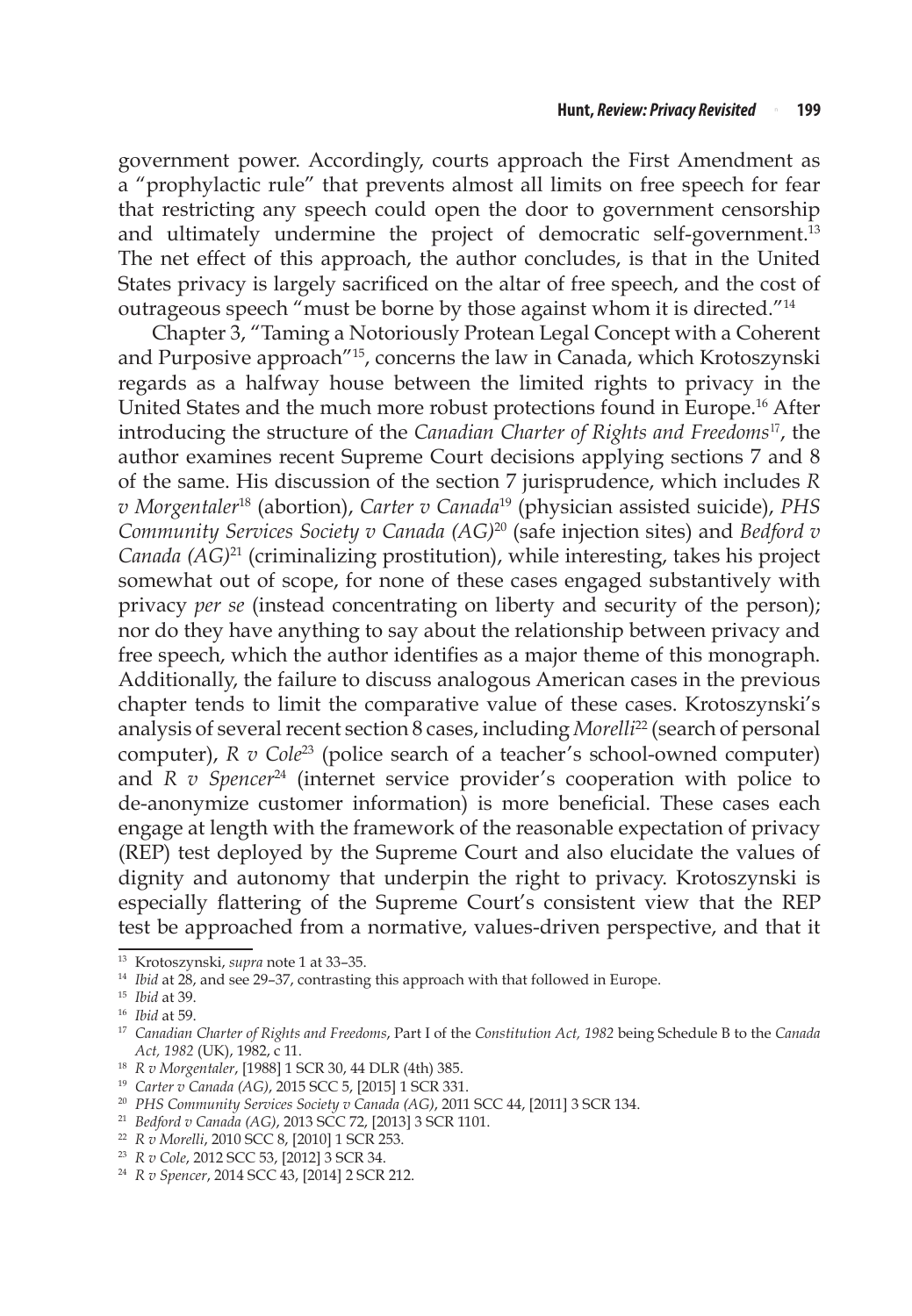is not conditioned on property ownership.<sup>25</sup> The author also provides a few interesting points of comparison between the Canadian cases of *R v Tessling*<sup>26</sup> (infrared search of house to detect grow op) and *R v Fearon*27 (police search of cellphone incident to arrest) and their American equivalents (*Kyllo v United States*<sup>28</sup> and *Riley v California*<sup>29</sup>, respectively) to illustrate that, at least where police searches are involved, American jurisprudence is sometimes "considerably more privacy-friendly"30 than Canada's. Moving from constitutional to tort law, the author engages briefly with *Aubry v Editions Vice-Versa Inc*31 in which the Supreme Court of Canada found a violation of privacy under Quebec's Civil Code when an anodyne photograph of a young woman was taken while she was in a public place and published in a magazine without her consent. However, the author does not consider the jurisprudence in other provinces in Canada rendered under statutory privacy torts32 or the developing common law privacy tort that has recently emerged in Ontario.33 This omission is unfortunate, as these various regimes would provide much fodder for discussing the relationship between privacy and free expression in Canada. That said, Krotoszynski does conclude with a useful analysis of the recent Supreme Court decision in *Alberta (Information and Privacy Commissioner) v UFCW, Local 401*34 in which the Supreme Court of Canada suggested that when privacy and free-expression rights collide (in that case, under provincial data-protection legislation) courts must carefully balance these, as neither right is absolute. As explained below, the Canadian approach mirrors its European coutnerpart, and contrasts favourably with the aforementioned American approach in which free speech invariably trumps the right to privacy.

Chapter 4, "Deploying Dignity, Equality and Freedom to Safeguard the Process of Democratic Self-Government"35, examines the law in South Africa. Krotoszynski introduces the chapter with a discussion of South Africa's troubled constitutional past, noting that the first three constitutions (1910, 1961

<sup>25</sup> Krotoszynski, *supra* note 1 at 61–62.

<sup>26</sup> *R v Tessling*, 2004 SCC 67, [2004] 3 SCR 432.

<sup>27</sup> *R v Fearon*, 2014 SCC 77, [2014] 3 SCR 621.

<sup>28</sup> *Kyllo v United States*, 533 US 27 (2001).

<sup>29</sup> *Riley v California* 573 US 783 (2014).

<sup>30</sup> Krotoszynski, *supra* note 1 at 55.

<sup>31</sup> *Aubry v Editions Vice-Versa Inc*, [1998] 1 SCR 591, 157 DLR (4th) 577.

<sup>32</sup> *Privacy Act*, RSBC 1996, c 373 (British Columbia); *Privacy Act*, RSS 1978, c P-24 (Saskatchewan); *Privacy Act*, RSNL 1990, c P-22 (Newfoundland); *The Privacy Act*, RSM 1987, c P125 (Manitoba). For a detailed discussion of the jurisprudence emerging from these statutes, with comparisons to Commonwealth approaches, see Chris DL Hunt & Nikta Shirazian, "Canada's Statutory Privacy Torts in Commonwealth Perspective" (2016) 1 Oxford U Comparative L Forum 3.

<sup>33</sup> *Jones v Tsige*, 2012 ONCA 32, 108 OR (3d) 241 [*Jones*]; *Jane Doe 46533 v D(N)*, 2016 ONSC 541, 128 OR (3d) 352 [*Jane Doe*].

<sup>34</sup> *Alberta (Information and Privacy Commissioner) v UFCW, Local 401*, 2013 SCC 62, [2013] 3 SCR 733 [*UFCW, Local 401*].

<sup>35</sup> Krotoszynski, *supra* note 1 at 75.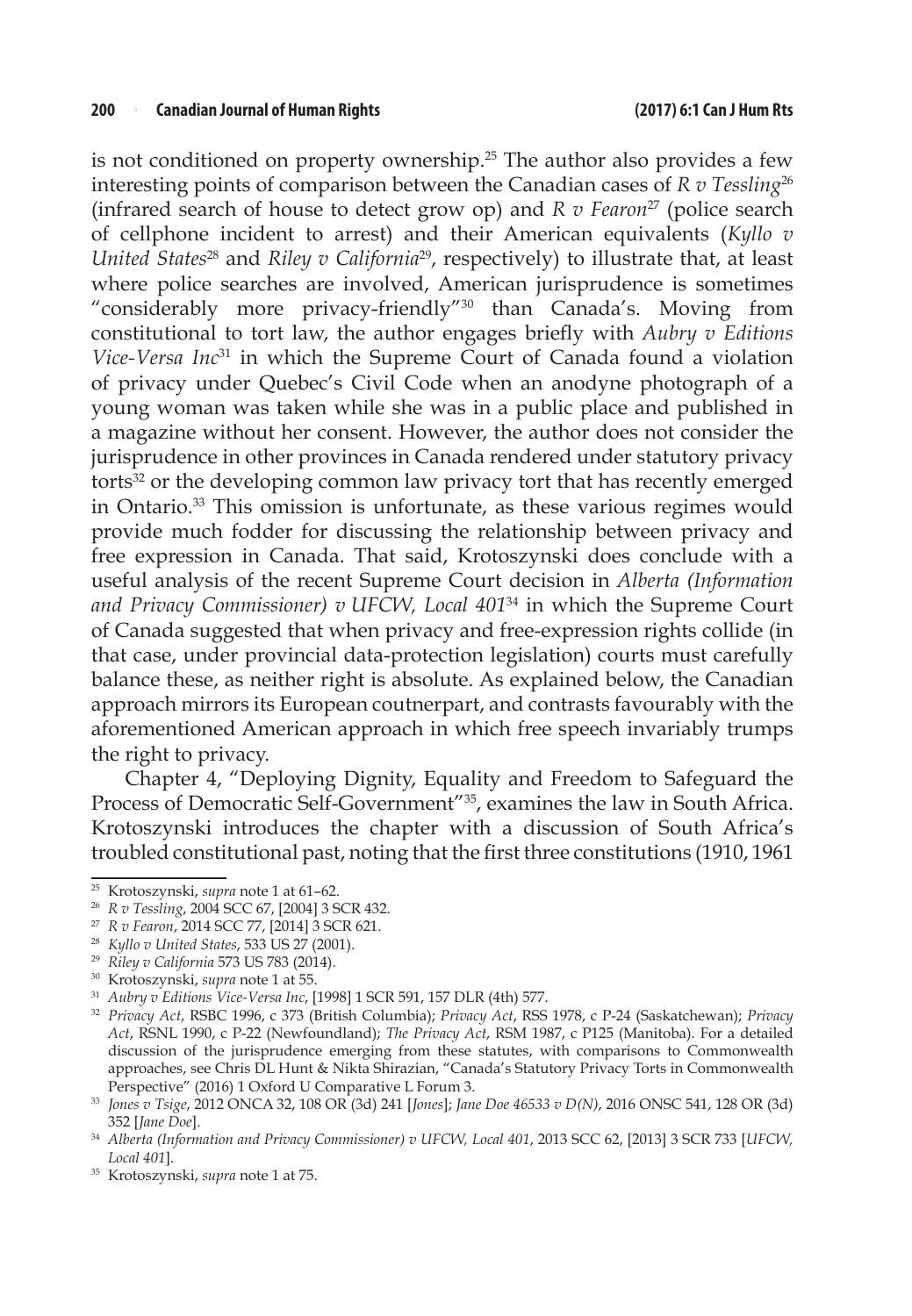and 1983) were "instruments of subordination that served to facilitate whiteminority rule."<sup>36</sup> An Interim Constitution<sup>37</sup> was created in 1993 and replaced with the country's current one in 1996. These latter documents provided a very deliberate "clean break" with the Apartheid past by vesting judges with the power to judicially review and invalidate legislation where it conflicts with the newly entrenched Bill of Rights.<sup>38</sup> Importantly, the Constitution evidences a clear commitment to human dignity, which has been repeatedly held to be both an interpretive value underpinning the entire Constitution as well as a discrete right "that must be respected and protected."39 Furthermore, the *Bill of Rights* expressly empowers courts to modify the common law to align with Constitutional values, so that, in effect, these rights apply to disputes between private litigants.40 Although privacy finds express protection under section 14 of the Constitution by conferring a freedom from warrantless searches (analogous to section 8 of the *Charter*), and has been interpreted broadly to confer informational privacy rights against non-state actors,<sup>41</sup> Krotoszynski notes that most cases give effect to privacy interests under section 10 which creates an "inherent" right to "dignity" for everyone.<sup>42</sup>

The author next explores the wide-ranging circumstances in which the right to dignity has been applied by South Africa's highest court. For instance, the dignity right is engaged in tort actions for defamation and in that context the Court has determined that in balancing dignity, privacy and reputation against the right to free expression, the former should enjoy priority over the latter.<sup>43</sup> Krotoszynski aptly notes that this is the opposite approach taken to such conflicts in the United States, and is concerned that South Africa's courts have underestimated the potential chilling effect such decisions can have on press freedom and ultimately democratic self-governance.44 Interestingly, in an attempt to mitigate such effects, South African courts have expressed a preference for capping monetary damages at low levels, while vindicating affronts to dignity by requiring defendants to make sincere apologies.45 The balance of the chapter moves away from privacy *per se* to explore cases where the dignity right has been construed broadly to encompass claims for security of the person and sexual equality, including *State v Jordan*46 (concerning a

<sup>36</sup> *Ibid* at 80.

<sup>37</sup> *Constitution of the Republic of South Africa*, 1993, No 200 of 1993.

<sup>&</sup>lt;sup>38</sup> Krotoszynski, *supra* note 1 at 85; Constitution of the Republic of South Africa, 1996, No 108 of 1996, c 2.<br><sup>39</sup> Krotoszynski, *supra* note 1 at 87, noting that a commitment to human dignity appears throughout the

Constitution, including as a Founding Provision that frames the entire document, and in the introductory clauses to the *Bill of Rights*. 40 *Ibid* at 91.

<sup>41</sup> *Ibid* at 89–90.

<sup>42</sup> *Ibid* at 88.

<sup>43</sup> *Ibid* at 94–95.

<sup>44</sup> *Ibid* at 96–97.

<sup>45</sup> *Ibid* at 97–99, noting this stems from the Roman-Dutch civil law concept of an "amende honorable".

<sup>46</sup> *State v Jordan*, [2002] ZACC 22, 2002 (6) SA 642 (CC).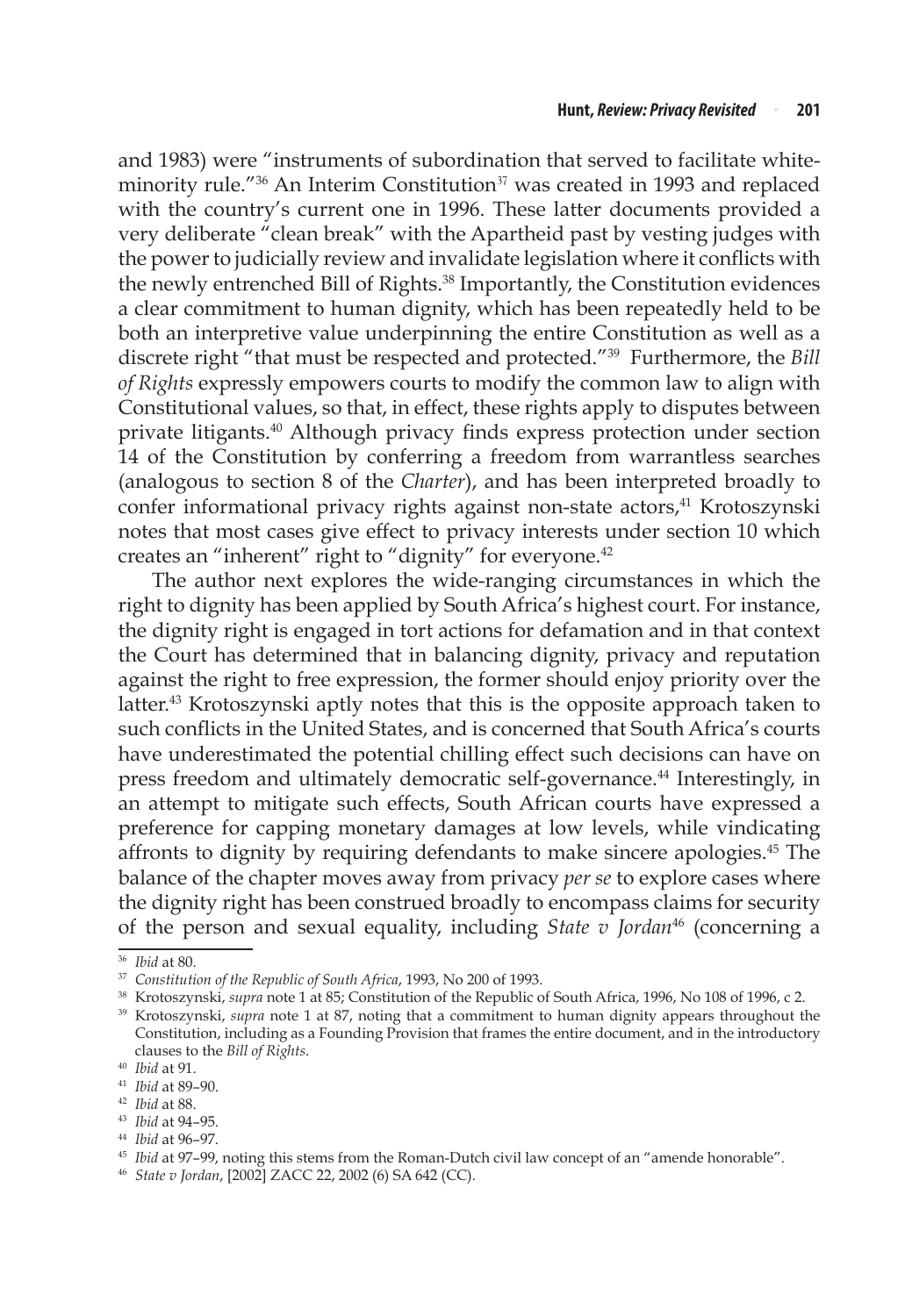ban on prostitution, which came to the opposite result as Canada's *Bedford* case) *National Coalition for Gay and Lesbian Equality v Minister of Justice<sup>47</sup>* (criminalization of sex between men) and *Minister of Home Affairs v Fourie*<sup>48</sup> (same-sex marriage), among others. As with his discussion of section 7 Charter cases, above, Krotoszynski's analyses here, while interesting, do take the reader away from privacy and into broader discussions of liberty, which feels unconnected to the book's primary focus. It is unfortunate that this chapter did not make greater use of jurisprudence pertaining to section 14, which presumably would have afforded interesting comparative material with Canada's section 8 of the *Charter*.Chapter 5, "On the Perils and Promise of Weak-Form Judicial Review in Securing Privacy Rights",49 examines the law of privacy in the United Kingdom. Krotoszynski begins by explaining the traditional adherence to the principle of Parliamentary Sovereignty, the reason why English judges lacked the power to judicially review legislation.<sup>50</sup> Since passage of the *Human Rights Act 1998*, <sup>51</sup> which mandates English courts to apply the *European Convention for the Protection of Human Rights and Fundamental Freedoms*, <sup>52</sup> the judiciary now has what Krotoszynski calls "weak form judicial review"53—courts measure domestic law against Convention rights as interpreted by the European Court of Human Rights, and try, where possible, to achieve a harmonious result. However, where English legislation fails to comply with the *Convention*, judges may not invalidate it—as in the United States, Canada and South Africa. Instead, the courts may enter only a "declaration of incompatibility",<sup>54</sup> which leaves the English legislation in place but in theory, sends a political message to Parliament to amend it.

Courts have also developed a doctrine of horizontality, which, like the doctrine of *Charter* values in Canada, empowers judges to modify the common law to reflect the values enshrined in the Convention, including those conferring rights to privacy (article 8) and free speech (article 10). Importantly, however, unlike in Canada, where *Charter* values have been invoked to create novel, free-standing privacy torts in Ontario,<sup>55</sup> English courts use this principle in a more limited way—to imbue existing common law actions with privacy values, but not to create entirely new causes of action.<sup>56</sup> The

<sup>47</sup> *National Coalition for Gay and Lesbian Equality v Minister of Justice*, (1999) 1 SA 6, 1999 (1) SA 6 (CC).

<sup>48</sup> *Minister of Home Affairs v Fourie*, [2005] ZACC 19, [2006] 1 SA 524 (CC).

<sup>49</sup> Krotoszynski, *supra* note 1 at 115.

<sup>50</sup> *Ibid* at 117.

<sup>51</sup> *Human Rights Act 1998* (UK), c 42.

<sup>52</sup> *Convention for the Protection of Human Rights and Fundamental Freedoms*, 4 November 1950, 213 UNTS (Entered into force 3 September 1953) [*Convention*].

<sup>53</sup> *Ibid* at 115 and see 124.

<sup>54</sup> *Ibid* at 124.

<sup>55</sup> *Jones*, *supra* note 33; *Jane Doe, supra* note 33..

<sup>56</sup> Krotoszynski, *supra* note 1 at 126 and see especially Wainwright v Home Office, [2003] UKHL 53, [2004] 2 AC 406.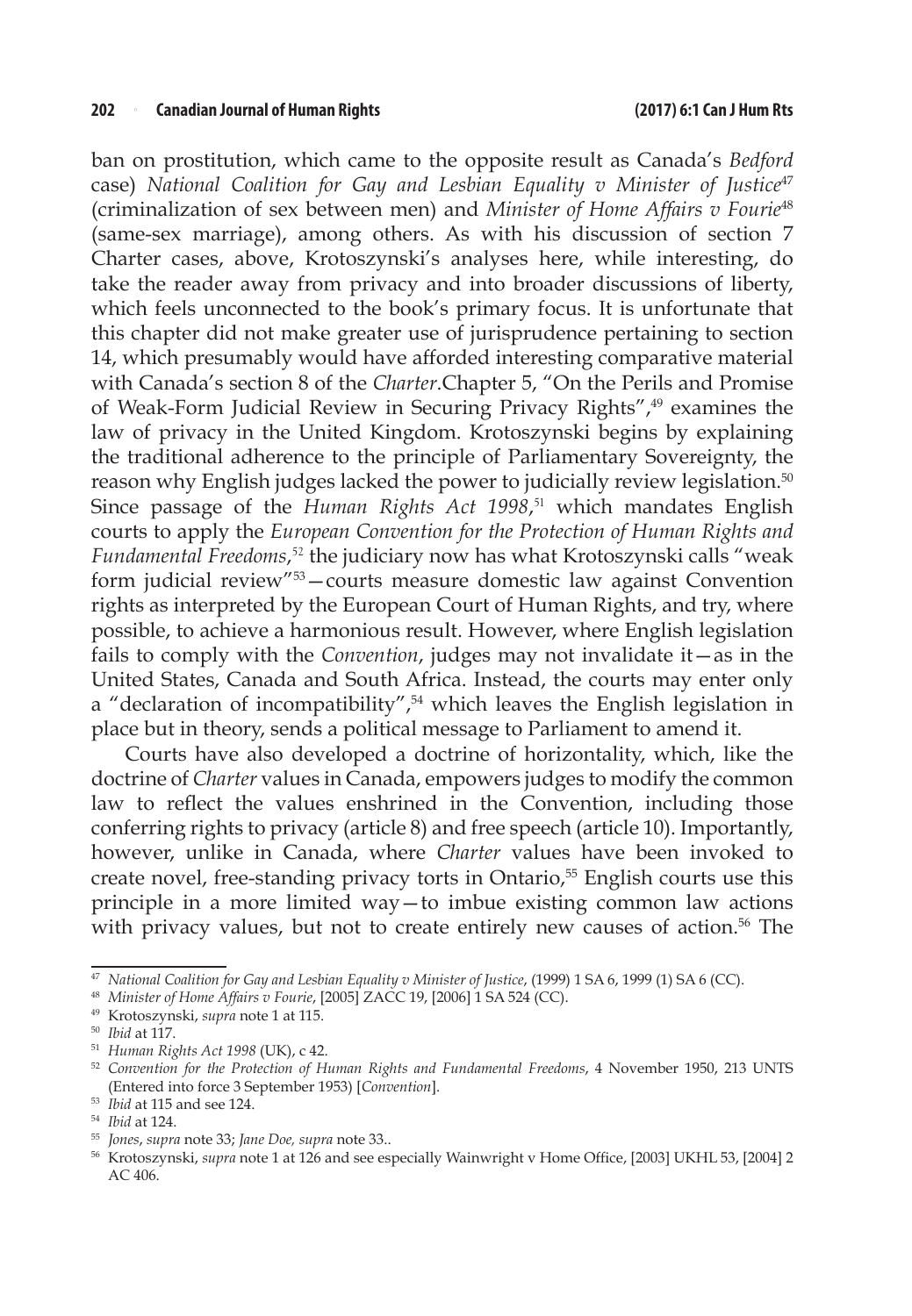leading example here is the House of Lords decision in *Campbell*, 57 in which the court modified traditional breach of confidence doctrine (by dropping the requirement that the parties be in an antecedent confidential relationship) to allow a celebrity to sue a tabloid for publishing photographs of her taken while she exited Narcotics Anonymous. Although this action has developed rapidly since *Campbell v MGN Limited*, such that England now has a *de facto* tort for the misuse of private information, Krotoszynski is critical of the judiciary's reluctance to draw on the *Convention* to create a generalized right to privacy applicable both to government and non-government actors.<sup>58</sup> As explained below, the ECHR has taken a much broader approach to *Convention* rights, consistently holding that the *Convention* mandates states take positive actions to secure the privacy rights of every individual from privacy violations occasioned by state as well as purely private parties.<sup>59</sup> Krotoszynski concludes by arguing that the English judiciary's unfortunate reluctance to give full effect to *Convention* rights (which he attributes to vestiges of Parliamentary Sovereignty leading to undue deference to the legislature<sup>60</sup>) leaves privacy protections "incomplete"61 in the United Kingdom. In Chapter 6, "Reconciling Privacy and Speech",<sup>62</sup> Krotoszynski turns to examine the jurisprudence of the ECHR. This chapter makes for an interesting comparison with the United States, as the author illustrates three key differences between these jurisdictions. There is an important methodological difference. The ECHR treats privacy and free-expression rights as being of equal value in the abstract; conflicts between them are resolved through a proportionality test that balances the relative importance of each against the other in the specific context of each case.63 This is very different from the American approach, which, as explained above, affords clear priority to free speech by giving it virtually absolute protection once the First Amendment is engaged. Second, privacy rights have far broader application in ECHR's jurisprudence than they do in the United States. The ECHR consistently has held that States have positive obligations to take affirmative measures to ensure privacy is respected—even absent any State conduct. Consider, for example, *X and Y v The Netherlands*64, in which the ECHR found a breach of a disabled claimant's article 8 privacy rights where the State had failed to create a legal mechanism for her guardian to sue on her behalf to vindicate a sexual assault she had suffered at the hands of a

<sup>57</sup> *Campbell v MGN Limited*, [2004] UKHL 22, [2004] 2 AC 457.

<sup>58</sup> Krotoszynski, *supra* note 1 at 130–33.

<sup>59</sup> *Ibid* at 141.

<sup>60</sup> *Ibid* at 131–40.

<sup>61</sup> *Ibid* at 141.

<sup>62</sup> *Ibid* at 143.

<sup>63</sup> *Ibid* at 148–49.

<sup>64</sup> *X and Y v The Netherlands*, No 8978/80, [1985] ECHR 4, (1986) EHRR 235.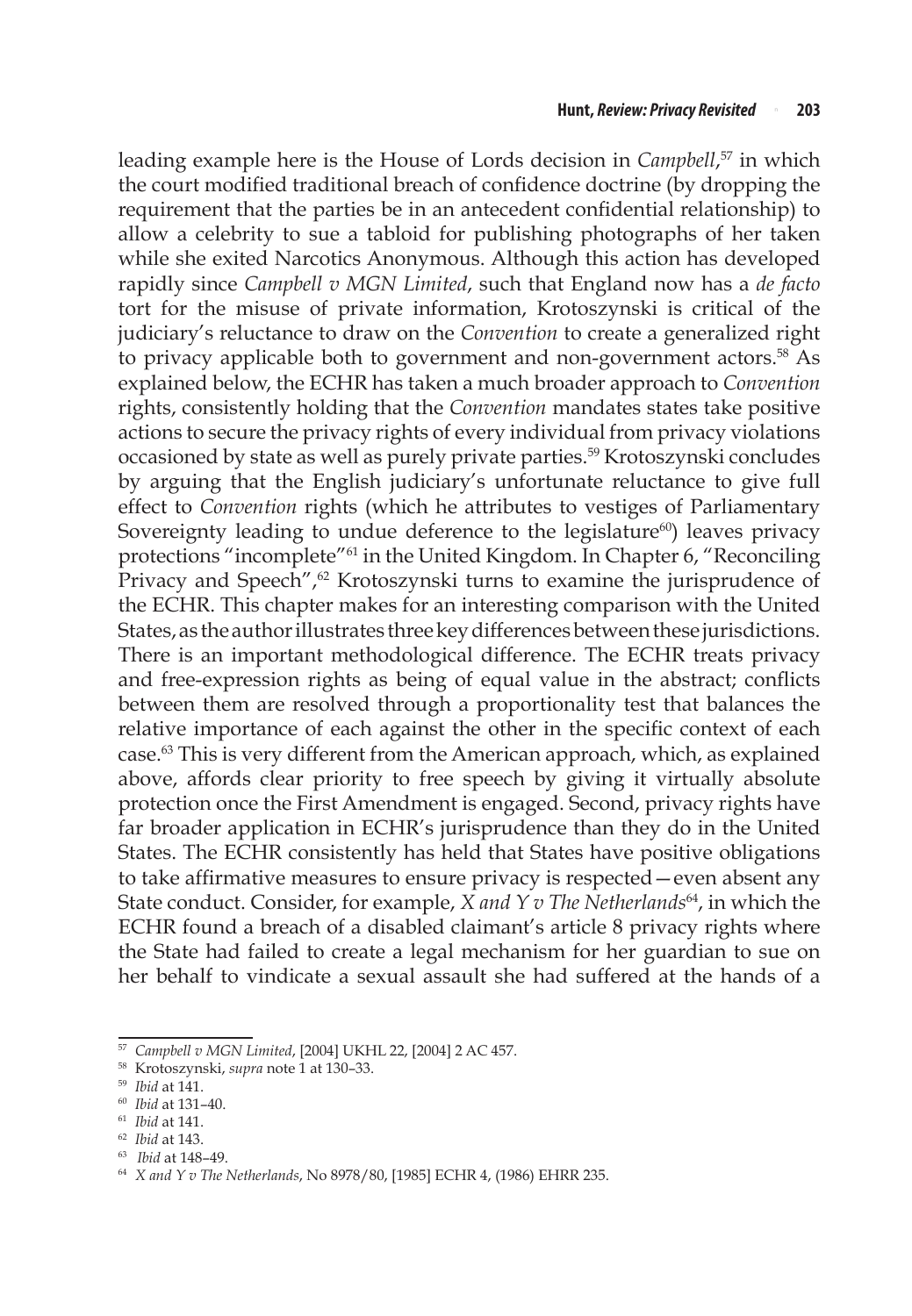non-state actor.65 In the United States, as in Canada, constitutional rights do not apply directly to disputes between private parties; some State action is required before rights are engaged. Finally, the ECHR's jurisprudence has taken a very broad approach to the matters that fall within article 8's sphere, including decisions affirming a reasonable expectation of privacy exists in anodyne photographs of public figures taken in public places (*Von Hannover v* Germany<sup>66</sup>), and finding a violation of privacy where a local newspaper published photographs of two woman outside a courthouse immediately after they had been convicted of murder (*Egeland & Hanseid v Norway*67). Such decisions, Krotoszynski notes, would be "unthinkable"68 in the United States, because no REP would exist in such a circumstance and furthermore because the First amendment would insulate newspapers from liability even if a *prima facie* tort claim could be made out. Finally, Krotoszynski briefly describes the ECHR's recent decision in *Axel Springer AG v Germany*69 which carefully sets out a multifactorial balancing test used to adjudicate conflicts between privacy and free speech rights under the *Convention*. Once both rights are engaged, the court balances these from a position of abstract equality by considering matters such as the claimant's location, the claimant's status as a public figure, the degree of intrusiveness and, crucially, the extent to which the speech right genuinely advances an issue of public interest.<sup>70</sup>

Chapter 7, "On the Essential Complementarity of Privacy and Speech",71 concludes the monograph. Krotoszynski's focus here is to question American free-speech fundamentalism by illustrating that privacy is in many ways as important to the project of democratic self-government as freedom of expression. Accordingly, an approach which seeks to mediate conflicts between these rights through balancing and proportionality (as in Canada, South Africa, the United Kingdom and Europe), rather than by inevitably sacrificing one to the other (as in the United States), is arguably a preferable way forward. Krotoszynski begins by outlining the influential theorist Alexander Meiklejohn's work,<sup>72</sup> in which Meiklejohn argued that the primary purpose of the First Amendment was to ensure no limits were placed on speech "worth saying"73 in the sense that it relates to participatory democracy, primarily capturing core political speech, but extending as well

<sup>65</sup> Krotoszynski, *supra* note 1 at 150.

<sup>66</sup> *Von Hannover v Germany*, No 59320/00 [2004] ECHR 294, 40 EHRR 1; discussed in Krotoszynski, *supra* note 1 at 152–53.

<sup>67</sup> *Egeland & Hanseid v Norway*, No 34438/04 [2009] ECHR 622, 50 EHRR 2; discussed in *supra* note 1 at 155.

<sup>68</sup> *Supra* note 1 at 155.

<sup>69</sup> *Axel Springer AG v Germany*, No 39954/08 [2012] ECHR, 227, 55 EHRR 6.

<sup>70</sup> *Ibid*.

<sup>71</sup> Krotoszynski, *supra* note 1 at 173.

<sup>72</sup> Alexander Meiklejohn, *Free Speech and Its Relation To Self-Government* (Clark NJ: The Lawbook Exchange, 2004) (originally published 1948).

<sup>73</sup> Krotoszynski, *supra* note 1 at 176.